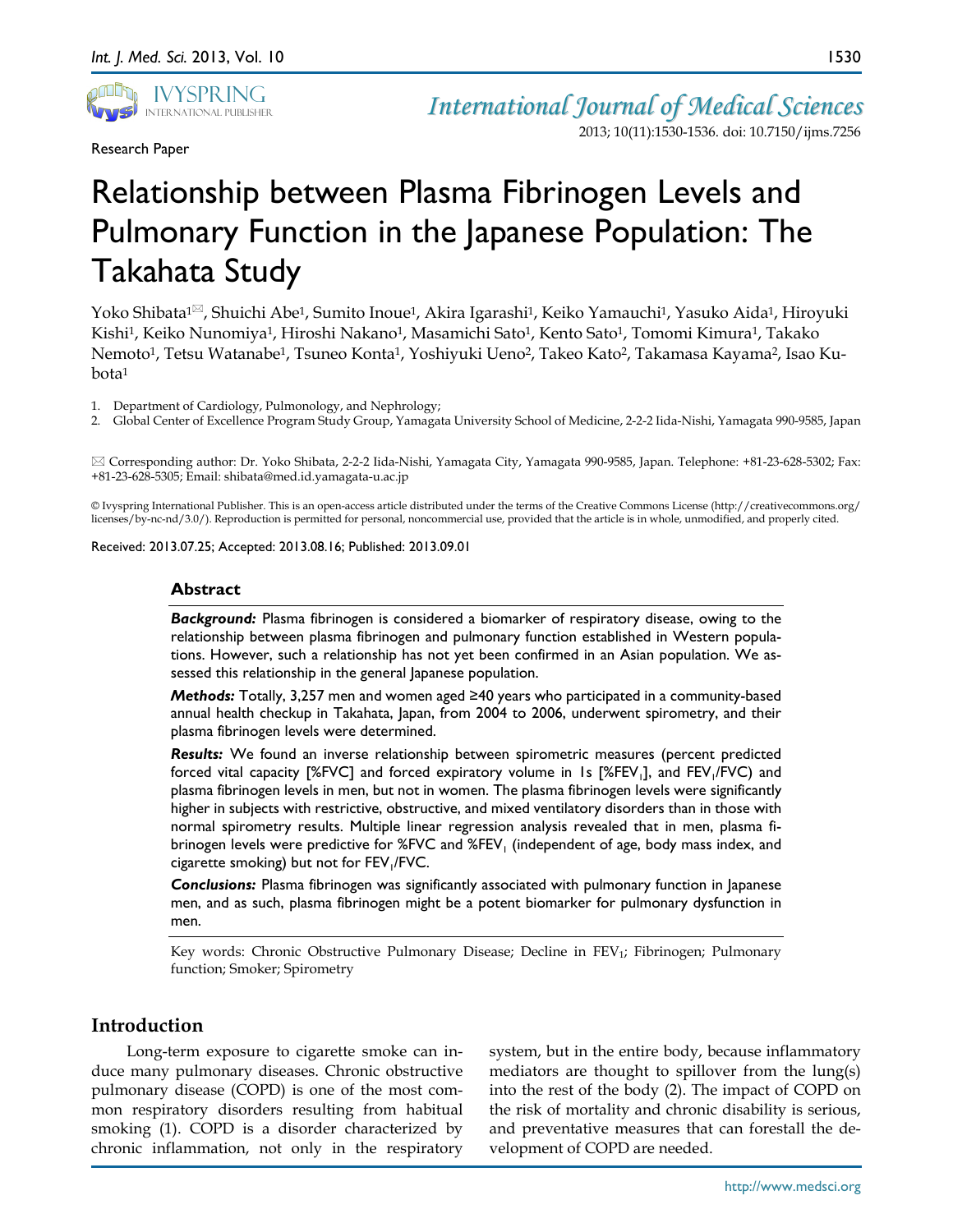Fibrinogen is an essential protein in the clotting cascade (3), and the plasma level of fibrinogen can be altered by various diseases. Furthermore, evidence suggesting that fibrinogen is a regulator of inflammation in disease is increasing (4) and circulating fibrinogen has, in recent studies, been identified as a potential biomarker for COPD (5). However, even though the plasma level of fibrinogen in patients with obstructive ventilatory disorder has been investigated, these levels have not yet been clearly determined in the patients with restrictive pulmonary disease such as pulmonary fibrosis. Intravascular coagulation is thought to be involved in the pathogenesis of idiopathic pulmonary fibrosis (6), and the results of experiments that use gene-targeted animal models suggest that fibrinogen is also involved in the pathogenesis of pulmonary fibrosis (7-9).

Thus far, only a few reports have shown a relationship between plasma fibrinogen levels and pulmonary function in a general population (10,11). Kalhan et al. found that a high fibrinogen level in young adults was associated with a high risk of pulmonary function loss in their middle age (12).

To our knowledge, the relationship between plasma fibrinogen levels and pulmonary function in Asian individuals has not yet been studied. The aim of this study was to investigate the relationship between plasma fibrinogen levels and pulmonary function in the general Japanese population.

# **Methods**

## **Study population**

This study was part of the Molecular Epidemiological Study of the Regional Characteristics of 21st Century Centers of Excellence (COE) Program and the Global Centers of Excellence Program in Japan (13-19). The Ethics Committee of Yamagata University School of Medicine approved the study, the study was conducted in accordance with the Declaration of Helsinki and all the participants gave written informed consent prior to enrollment.

Data were collected during an annual community health checkup, for which, all residents aged ≥40 years in Takahata town in northern Japan were invited. From 2004 through 2006, 3,520 men (n = 1,579) and women  $(n = 1.941)$  were enrolled in the study, and all of them underwent spirometry. We excluded the data of 263 subjects because their spirometry results did not meet the study's specified criteria. Finally, our final sample set comprised the data of 3,257 subjects (1,502 men; 1,755 women) for statistical analysis. Subjects used a self-report questionnaire to document their medical histories, smoking habits, current use of medications, and clinical symptoms.

The lifetime consumption of cigarettes was expressed as the Brinkman index (BI; number of cigarettes per day × years of smoking) (16,17).

#### **Measurements**

Blood samples were taken from the antecubital vein of subjects who had been overnight-fasting, and the samples were immediately transferred to chilled tubes. Plasma fibrinogen was measured according to the clotting method. Study subjects were grouped in quartiles based on fibrinogen measurements.

Forced vital capacity (FVC) and forced expiratory volume in 1s  $(FEV_1)$  were measured using standard techniques, with subjects performing FVC maneuvers on a CHESTAC-25 part II EX instrument (Chest Corp., Tokyo, Japan), according to the guidelines of the Japanese Respiratory Society (JRS) (20). Data were expressed as a percentage of predicted values or as a ratio (%FVC, %FEV<sub>1</sub> and FEV<sub>1</sub>/FVC) (17). Administration of bronchodilators was not allowed prior to spirometry. For each subject, the highest value from at least 3 FVC maneuvers was used in our analysis. The results were assessed by 2 pulmonary physicians, who visually inspected the flow-volume curves and excluded subjects with inadequate data, as defined by the JRS criteria (20). Subjects' pulmonary functions were classified as follows: normal, %FVC  $\geq 80\%$  and FEV<sub>1</sub>/FVC  $\geq 0.7$ ; restrictive, %FVC < 80% and FEV<sub>1</sub>/FVC  $\geq$  0.7; obstructive, %FVC  $\geq$  80% and FEV<sub>1</sub>/FVC < 0.7; and mixed disorder,  $\%$  FVC < 80% and FEV<sub>1</sub>/FVC < 0.7.

## **Statistical analyses**

For continuous variables, data are presented as mean (SD). For multiple comparisons, one-way analysis of variance was used, followed by the Tukey's test. Correlations between 2 variables were evaluated using Pearson's product moment correlation coefficient. Multiple linear regression analysis was performed to determine whether plasma fibrinogen levels were associated with spirometric measures after adjustment for all other variables included in the model. Statistical significance was considered for two-sided *P* values < 0.05. All statistical analyses were performed using JMP version 8 software (SAS Institute Inc., Cary, NC, USA).

## **Results**

Mean (SD) of the plasma fibrinogen level was 334.2 (70.8) mg/dL. There were no significant difference in the fibrinogen levels between men and women (men, 335.8 [76.1] mg/dL; women, 332.8 [66.1]  $mg/dL; P = 0.217$ .

Median (inter-quartile range) of the plasma fibrinogen level was 325 mg/dL (283–378 mg/dL) in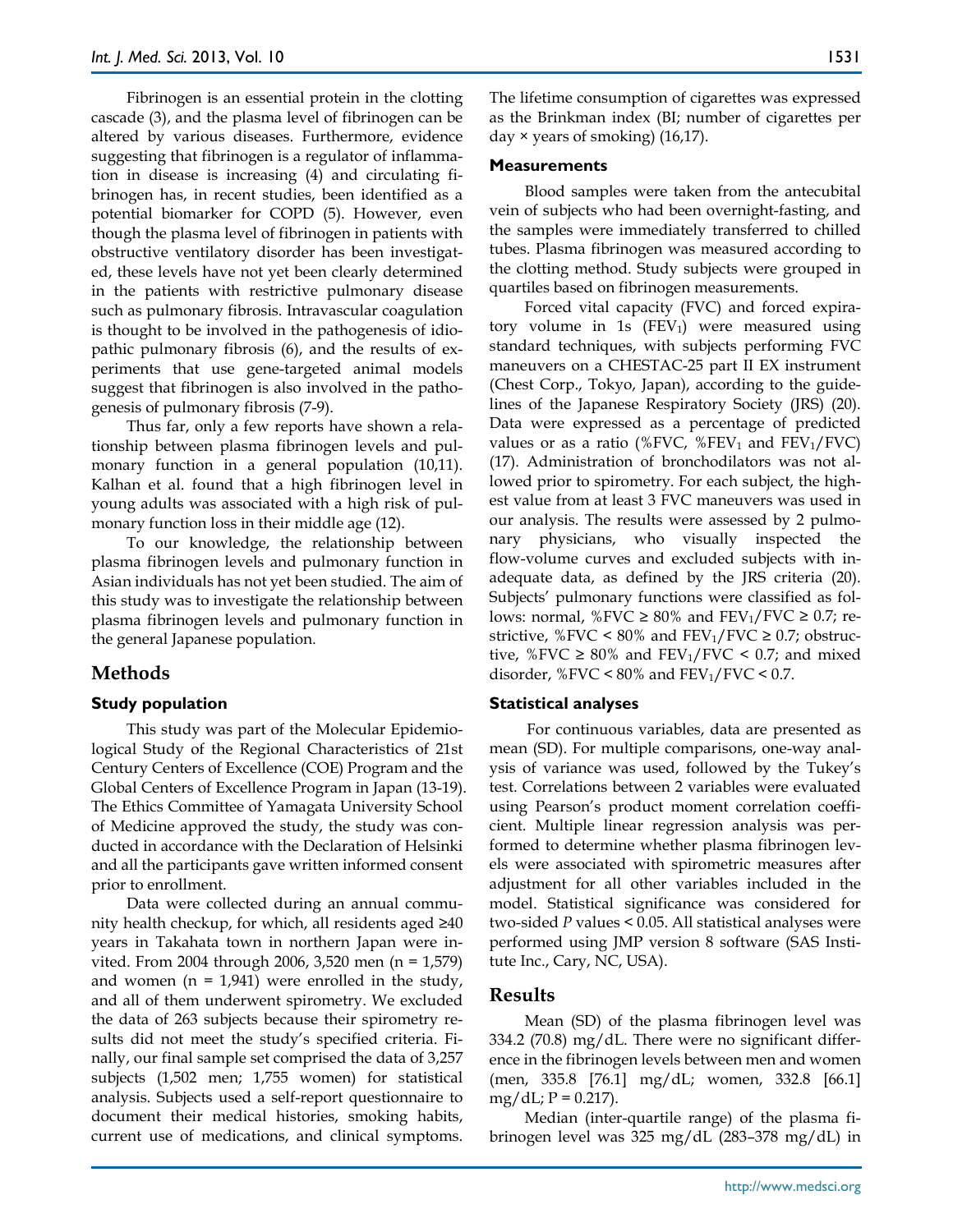men and 320 mg/dL (range, 287–371 mg/dL) in women. Table 1 shows the characteristics of subjects according to quartiles of fibrinogen. In both men and women, the mean age increased in accordance with the quartile increase in fibrinogen. The mean body mass index (BMI) of men decreased in the highest quartile, while the mean BMI of women increased in accordance with the quartile increase in fibrinogen. Compared with the lowest quartile, the BI of men increased in the highest quartile in men. Percentages of current smoker were not significantly different among these quartiles both men and women. Because the smoking rate in the Japanese population in 2005 was approximately 39.3% among males and 11.3% among females, the smoking rate in this study population seems to be lower than those of Japanese general population (21). In men, the %FVC did not differ between the fibrinogen quartile ranges, but the  $%$ FEV<sub>1</sub> and  $FEV<sub>1</sub>/FVC$  decreased in accordance with an increase in fibrinogen quartiles. In women, the %FVC and  $%$ FEV<sub>1</sub> decreased in the highest quartile when compared with the values recorded for the third quartile, while the  $FEV<sub>1</sub>/FVC$  did not differ among fibrinogen quartiles.

Figure 1 shows the relationship between plasma fibrinogen levels and spirometric measurements in men (Fig. 1A, C, and E) and women (Fig. 1B, D, and F). There were significant inverse relationships between plasma fibrinogen levels and spirometric measurements in men, but not in women. Table 2 shows the mean plasma fibrinogen levels according to spirometric classifications of normal, restrictive, obstructive, and mixed ventilatory disorders. The plasma level of fibrinogen was significantly higher in men with restrictive, obstructive, and mixed disorders than in those with normal spirometry values (Table 2A). The fibrinogen levels in women differed significantly between groups, but a post hoc analysis did not reveal any significant differences in pair-wise comparisons (Table 2B). Percentages of subjects whose baseline fibrinogen level was over cut-off point (fibrinogen ≥ 350) were also examined in each spirometric classification. In men, percentages of those subjects in restrictive, obstructive and mixed pulmonary disorder patterns were significantly higher than those in normal spirometry, but not in women (Table 2A and B).

Plasma fibrinogen levels were significantly associated with age and BMI in both men and women and with BI in men (Table 1). We investigated whether the associations between plasma fibrinogen and spirometric measurements were independent of age, BMI, and BI. In men, the plasma fibrinogen level was a significant determinant of %FVC and %FEV<sub>1</sub>, but it was not predictive for  $FEV_1/FVC$  (Table 3A). In women, the plasma fibrinogen level was not an independent predictor for spirometric measurements (Table 3B).

| Δ<br>A. Men |  |  |
|-------------|--|--|

**Table 1.** Characteristics of the subjects according to the quartile range of fibrinogen.

| A. WICH                     |                   |                               |                               |                   |              |
|-----------------------------|-------------------|-------------------------------|-------------------------------|-------------------|--------------|
|                             | Q1<br>$(n = 373)$ | Q <sub>2</sub><br>$(n = 369)$ | Q <sub>3</sub><br>$(n = 375)$ | Q4<br>$(n = 380)$ | P            |
| Age, year                   | 58.9 (10.6)       | $61.7(10.1)^*$                | 64.7 $(10.0)*$ #              | $65.9(9.6)$ **    | < 0.0001     |
| BMI, $\text{kg/m}^2$        | 23.6(2.8)         | 23.7(3.0)                     | 23.7(2.9)                     | $23.0(3.0)*$ #1   | 0.0007       |
| BI, cigarette $\times$ year | 370.5 (480.5)     | 446.9 (497.9)                 | 425.6(451.0)                  | 524.2 (539.6)*    | 0.0014       |
| Current smoker,%            | 31.1              | 33.2                          | 36.0                          | 38.8              | 0.134        |
| %FVC                        | 98.4 (13.4)       | 98.1 (14.5)                   | 96.9(15.6)                    | 95.7(15.6)        | 0.0588       |
| $%$ FEV <sub>1</sub>        | 97.7(15.6)        | 96.7(16.1)                    | 95.1 (18.5)                   | $92.6(18.9)*$     | 0.0003       |
| FEV <sub>1</sub> /FVC, %    | 78.2 (7.6)        | 77.6 (7.9)                    | 76.7 (9.6)                    | $75.4(9.9)*$ #    | 0.0001       |
| <b>B.</b> Women             |                   |                               |                               |                   |              |
|                             | Q1<br>$(n = 423)$ | Q <sub>2</sub><br>$(n = 386)$ | Q <sub>3</sub><br>$(n = 496)$ | Q4<br>$(n = 437)$ | $\mathbf{P}$ |
| Age, year                   | 57.3 (10.7)       | $60.8(10.0)^*$                | $63.8(9.5)*$ #                | 64.4 $(9.4)$ * #  | < 0.0001     |
| BMI, $\text{kg/m}^2$        | 22.9(3.3)         | 23.4(3.3)                     | $23.7(3.3)^{*}$               | $23.9(3.5)*$ #    | < 0.0001     |
| BI, cigarette × year        | 20.6 (88.8)       | 15.0(83.7)                    | 15.8(77.5)                    | 18.2(108.0)       | 0.8195       |
| Current smoker,%            | 7.8               | 4.4                           | 5.4                           | 5.1               | 0.165        |
| %FVC                        | 99.7 (13.2)       | 100.1(13.4)                   | 101.1(15.2)                   | 98.3 (14.9)       | 0.0285       |
| $%$ FEV <sub>1</sub>        | 99.3 (14.3)       | 99.8 (14.5)                   | 101.2(15.7)                   | 98.3 (16.8)       | 0.0413       |
| FEV <sub>1</sub> /FVC, %    | 80.2(6.1)         | 80.0(6.5)                     | 79.9 (6.2)                    | 79.8 (7.2)        | 0.7331       |

Men: Q1 (fibrinogen, <283 mg/dL); Q2 (fibrinogen, ≥283–<325); Q3 (fibrinogen, ≥325–<378); Q4 (fibrinogen, ≥378) Women: Q1 (fibrinogen, <287); Q2 (fibrinogen, ≥287–<320); Q3 (fibrinogen, ≥320–<371); Q4 (fibrinogen, ≥371)

\*: P < 0.05 vs Q1, #: P < 0.05 vs Q2, ¶: P < 0.05 vs Q3

Values are means (SD) or percentage. Differences among each quartile were evaluated by one-way analysis of variance followed by Tukey's method or chi-square test. BMI, body mass index; BI, Brinkman index; FVC, forced vital capacity; FEV<sub>1</sub>, forced expiratory volume in 1 s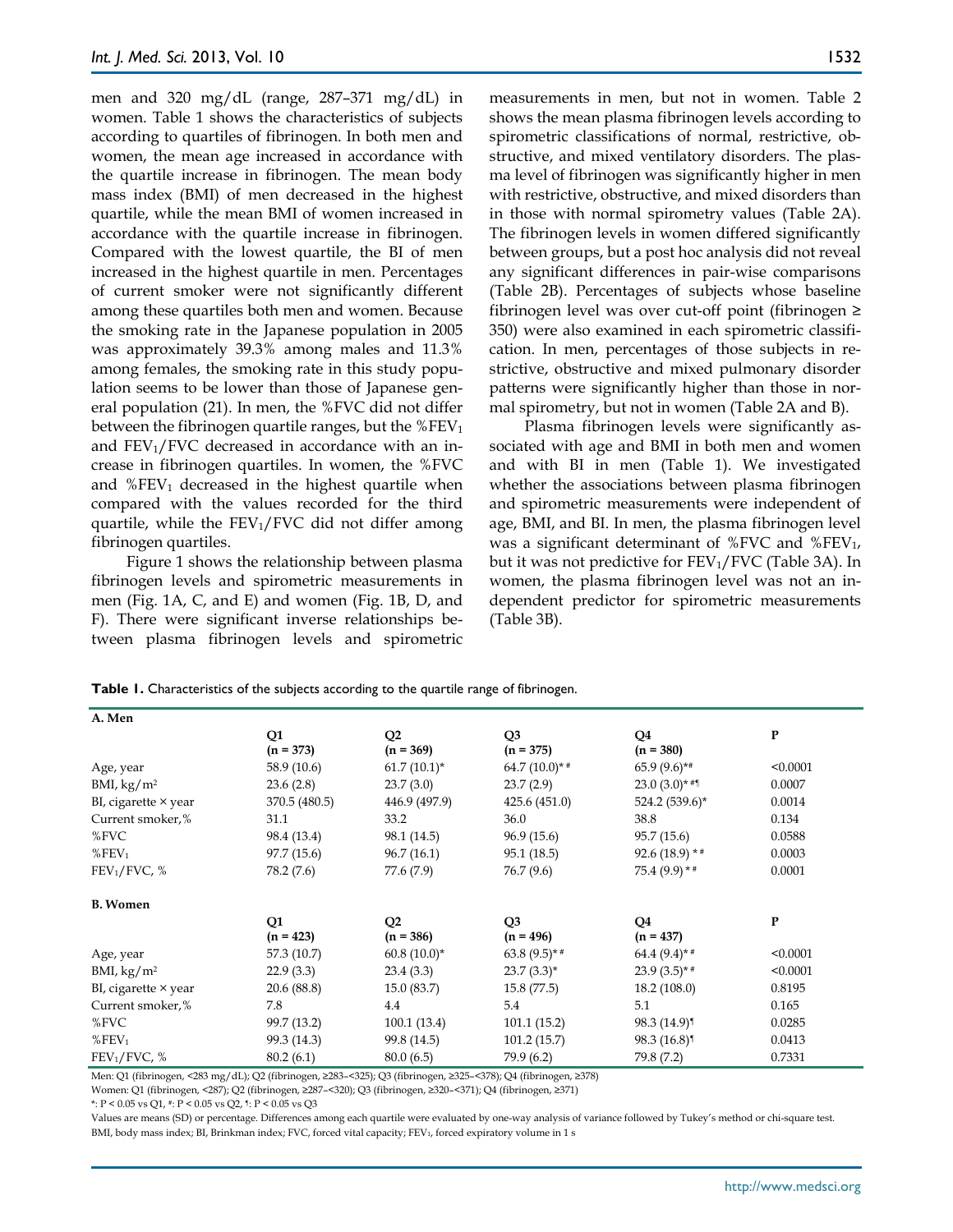

**Fig. 1. Correlation between the plasma fibrinogen levels and the predicted percentage forced vital capacity (%FVC), predicted per**centage forced expiratory volume in 1s (%FEV<sub>1</sub>), and the FEV<sub>1</sub>/ FVC. The plasma fibrinogen levels of men are inversely correlated with the predicted percentage forced vital capacity (%FVC), predicted percentage forced expiratory volume in 1s (%FEV<sub>1</sub>), and FEV<sub>1</sub>/ FVC. The graphs show the relationships between spirometric measures and plasma levels of fibrinogen in men (A, C, and E) and women (B, D, and F). Correlations were evaluated using Pearson's product moment correlation coefficient. A statistically significant relationship was observed only in men (A,  $r = -0.10$ ,  $P = 0.002$ ; C,  $r =$ –0.12, *P* < 0.0001; E, *r* = –0.09, *P* = 0.0004).

**Table 2.** Mean fibrinogen concentration relative to the type of spirometric disorder

| A. Men                   |                        |                                  |                                   |                     |          |
|--------------------------|------------------------|----------------------------------|-----------------------------------|---------------------|----------|
|                          | Normal<br>$(n = 1162)$ | <b>Restrictive</b><br>$(n = 96)$ | <b>Obstructive</b><br>$(n = 184)$ | Mixed<br>$(n = 55)$ | P        |
| Fibrinogen (mg/dL)       | 330.9 (72.9)           | $356.4(97.0)$ *                  | $348.5(76.3)^*$                   | $360.2(83.2)^*$     | < 0.0001 |
| Fibrinogen $\geq$ 350, % | 36.4                   | 45.3                             | 50.0                              | 47.3                | 0.001    |
| <b>B.</b> Women          |                        |                                  |                                   |                     |          |
|                          | Normal<br>$(n = 1545)$ | <b>Restrictive</b><br>$(n = 99)$ | <b>Obstructive</b><br>$(n = 80)$  | Mixed<br>$(n = 18)$ | P        |
| Fibrinogen (mg/dL)       | 330.2 (64.7)           | 343.4 (68.3)                     | 347.0 (81.4)                      | 365.2(61.8)         | 0.005    |
| Fibrinogen $\geq$ 350, % | 36.4                   | 41.4                             | 46.3                              | 50.0                | 0.155    |

Fibrinogen concentrations were not available in 383 men and 387 women.

Values are presented as mean (SD) or percentage. Differences among each group were evaluated by one-way analysis of variance followed by Tukey's method or chi-square test.

 $\texttt{*:} \ \texttt{P} \leq 0.05 \ \texttt{vs}$  normal group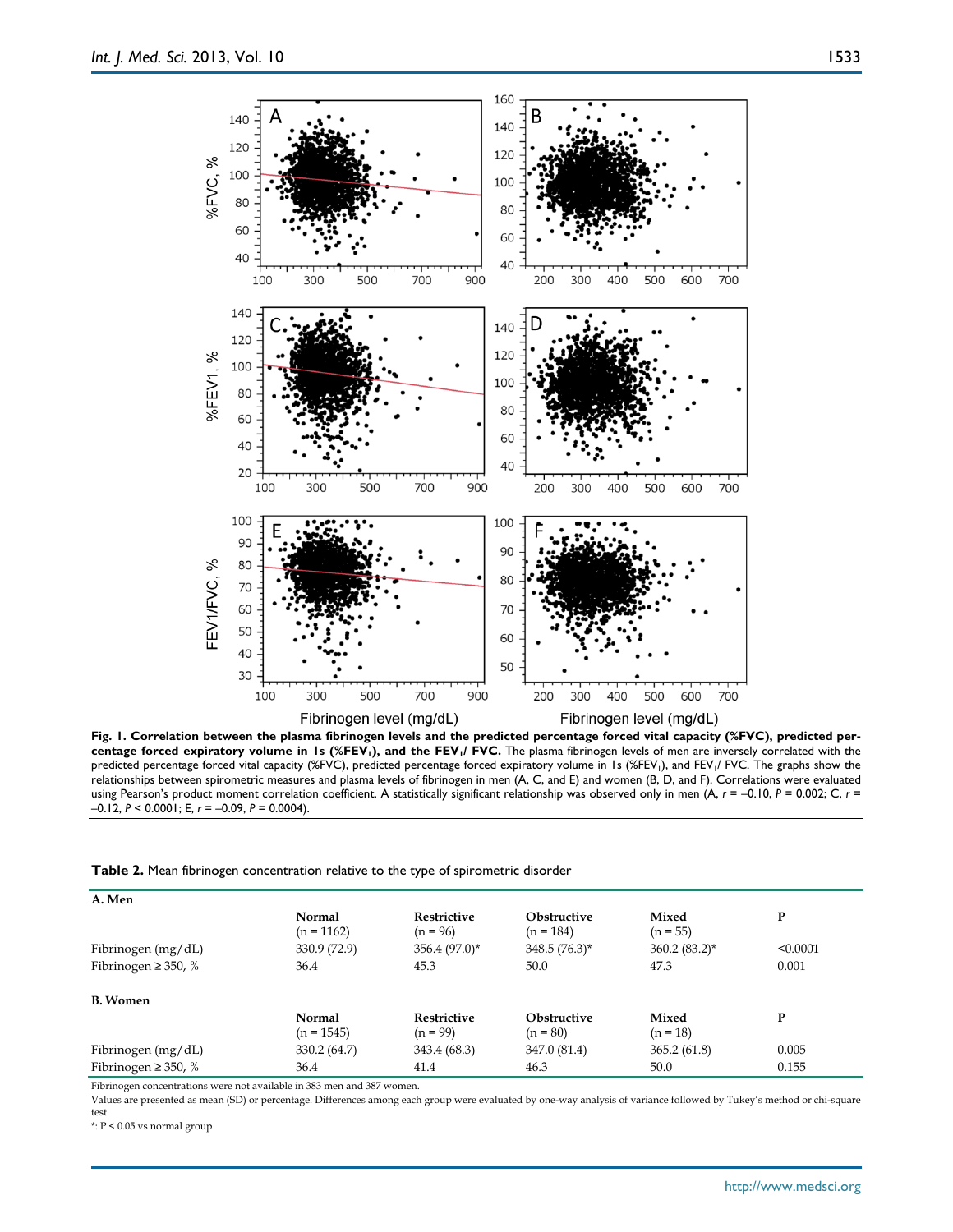**Table 3.** Multiple linear regression analysis of the relationship between plasma fibrinogen and the predicted percentage forced vital capacity (%FVC), predicted percentage forced expiratory flow in 1 s (%FEV<sub>1</sub>), and FEV<sub>1</sub>/FVC

| A. Men                                                                |             |       |              |  |
|-----------------------------------------------------------------------|-------------|-------|--------------|--|
|                                                                       | Coefficient | SD    | $\mathbf{P}$ |  |
| % $FVC$                                                               | $-0.016$    | 0.006 | 0.005        |  |
| $%$ FEV <sub>1</sub>                                                  | $-0.018$    | 0.006 | 0.007        |  |
| FEV <sub>1</sub> /FVC                                                 | $-0.001$    | 0.003 | 0.757        |  |
|                                                                       |             |       |              |  |
| <b>B.</b> Women                                                       |             |       |              |  |
|                                                                       | Coefficient | SD    | $\mathbf{P}$ |  |
| % $FVC$                                                               | $-0.007$    | 0.005 | 0.229        |  |
| %FEV1                                                                 | $-0.007$    | 0.006 | 0.213        |  |
| FEV1/FVC                                                              | $-0.0002$   | 0.002 | 0.916        |  |
| C. Men (except for those with a pure restrictive spirometric pattern) |             |       |              |  |
|                                                                       | Coefficient | SD    | $\mathbf{P}$ |  |
| %FEV1                                                                 | $-0.018$    | 0.007 | 0.007        |  |

Fibrinogen values were adjusted for age, body mass index, and Brinkman index. SD, standard deviation

In restrictive ventilatory disorders,  $%$  FEV<sub>1</sub> is known to be decreased, and in an effort to avoid any potential effects of lung restriction on %FEV1, we performed a multiple linear regression analysis in which the data from male subjects with pure restrictive disorder were excluded. In that analysis, fibrinogen was still predictive for  $%$  FEV<sub>1</sub> (Table 3C).

## **Discussion**

The present study identified an inverse relationship between spirometric measurements (%FVC,  $%$  FEV<sub>1</sub>, and FEV<sub>1</sub>/FVC) and plasma fibrinogen levels in Japanese men who participated in an annual health checkup. The plasma fibrinogen levels were significantly higher in the subjects with restrictive, obstructive, and mixed ventilatory disorders than in those with normal spirometry values. Multiple linear regression analysis revealed that in men, plasma fibrinogen levels were predictive for  $\%$  FVC and  $\%$  FEV<sub>1</sub> and independent of age, BMI, and BI, but not predictive for  $FEV_1/FVC$ .

Plasma fibrinogen levels are gaining recognition as a biomarker for COPD (5). Dahl et al. demonstrated an inverse relationship between plasma fibrinogen levels and  $%$ FEV<sub>1</sub> in a Danish general population; they also showed that higher fibrinogen levels could be associated with a faster decline in lung function (10). In 2 general populations in the United States, higher baseline levels of fibrinogen were associated with a higher incidence of COPD, COPD-related hospitalization, and all-cause mortality (11). In the Third National Health and Nutrition Examination, plasma levels of fibrinogen were higher in COPD patients, and these levels were associated with a degree of airflow limitation, which is one of the parameters used to assess the severity of COPD (22). Although plasma

fibrinogen levels were not associated with the annual decline in  $FEV_1$  in COPD patients (23), a meta-analysis found that the plasma fibrinogen level was associated with death from COPD (24). In addition, elevated levels of inflammatory biomarkers, including plasma fibrinogen, were associated with a risk of major comorbidities in COPD, including cardiovascular diseases, type II diabetes, lung cancer, and pneumonia (25). Evidence for a role of plasma fibrinogen in patients with COPD and in the general population in Western countries is increasing. Therefore, it is thought that measuring plasma fibrinogen levels in cigarette smokers and patients with COPD is important, because it could indicate disease severity and comorbidities and assist in predicting the disease prognosis.

Although there is evidence for a relationship between plasma fibrinogen levels and pulmonary function in Western populations, a similar relationship has not yet been demonstrated in an Asian population. The results of this study show that the plasma fibrinogen level is associated with pulmonary function in Japanese men and that the plasma fibrinogen level could thus be a potent biomarker of COPD in Japanese men. This biomarker is particularly useful because it is easy and relatively cheap to use for measurement of plasma fibrinogen levels.

It is important to note that we did not identify a relationship between the plasma fibrinogen level and pulmonary function in Japanese women. The smoking rate among Japanese women is relatively low, and the prevalence of COPD amongst Japanese women is therefore lower than that in Japanese men (17). The absence of an association between the plasma fibrinogen level and pulmonary function in Japanese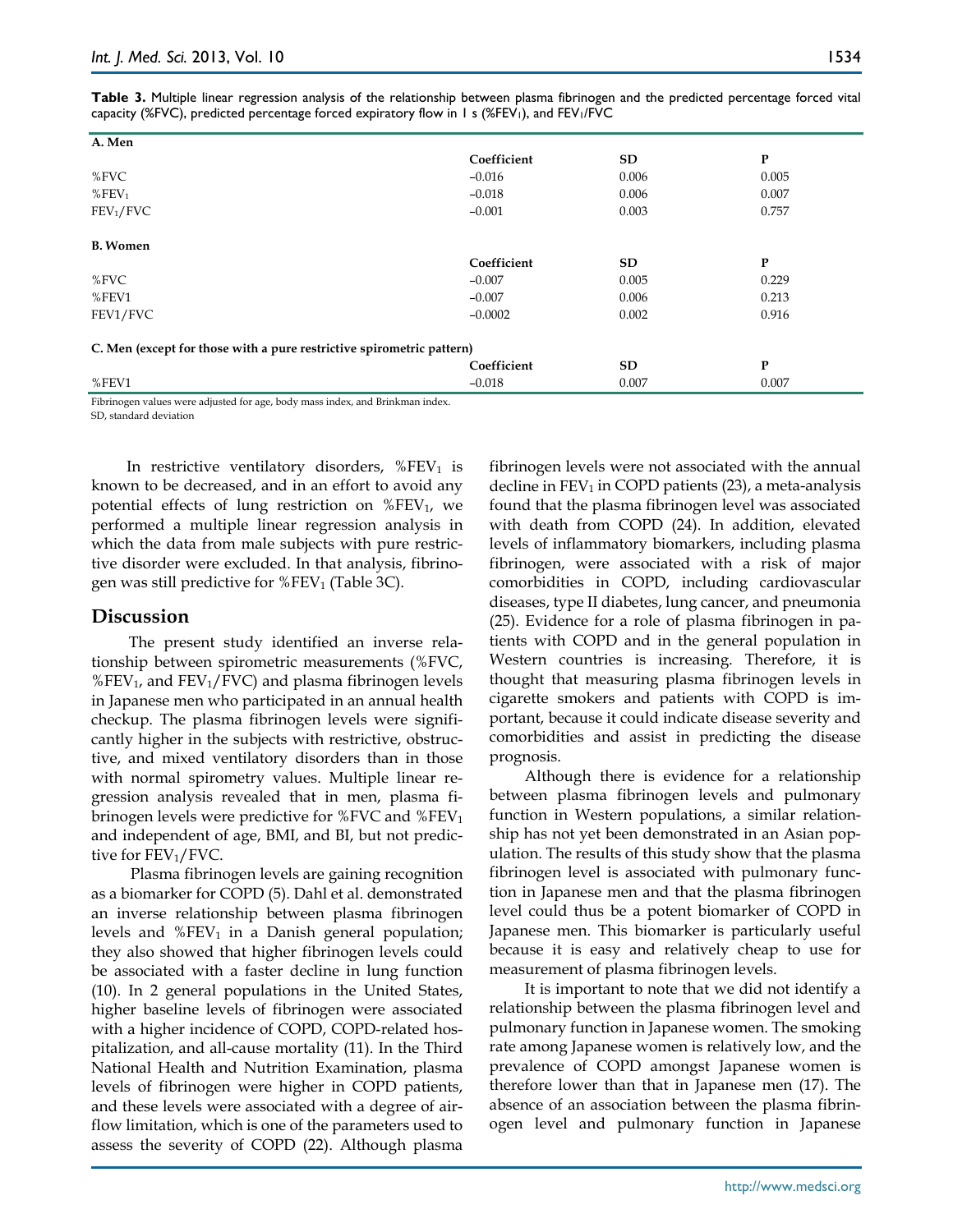women may well be related to the low prevalence of COPD among our female subjects.

Unlike previous reports (10), we could not show that baseline plasma fibrinogen levels are predictive of an annual decline in pulmonary functions in men (data not shown). We do not know the precise reason for this difference, and we speculate that it could be related to ethical differences or a lack of statistical power related to the number of male subjects in the second spirometry follow-up of the study  $(n = 147)$ (16). Further studies may be required to ascertain whether plasma fibrinogen levels could be predictive of pulmonary function decline in Japanese individuals.

Fibrinogen is an acute phase protein in plasma, which converts thrombin into fibrin in the blood coagulation cascade (26). A study that investigated single nucleotide polymorphisms (SNPs) of the fibrinogen beta chain-coding gene failed to demonstrate an association between SNPs or related phenotypes and the risk of COPD (27). In addition, a genome-wide study with COPD patients reported that SNPs of fibrinogen-related genes are not associated with the development of COPD (28-34). Therefore, elevated levels of fibrinogen in the subjects with impaired pulmonary function are likely a reflection of disease status rather than a causal factor. It is known that plasma levels of fibrinogen are elevated in inflammatory diseases (35,36), and COPD is well recognized as a disease of systemic, chronic, and low-grade inflammation because inflammatory mediators spill over from the lungs into circulation (2). Therefore, many of our study subjects with airflow limitations may well have had systemic, chronic, and low-grade inflammation. This inflammatory response likely resulted from the activation of the same inflammatory pathways that are activated in COPD and the direct toxic effect of cigarette smoking. This, in turn, could explain the elevation of plasma fibrinogen levels in our male subjects. The plasma fibrinogen levels in patients with exacerbated COPD were significantly higher than in those with stable COPD, and plasma fibrinogen levels could thus serve as a useful biomarker for the evaluation of exacerbated COPD (37).

In our study, the plasma fibrinogen level was significantly associated with the %FVC in Japanese men. The %FVC is a parameter for lung restriction, and fibrosing lung diseases (FLDs) are characterized by restrictive ventilatory disease. The prevalence of FLDs is low (38), and, to our knowledge, the relationship between FLD and plasma fibrinogen levels has not yet been reported, although some reports suggested that fibrinogen could have a significant role in the pathogenesis of FLD (6-9). Not all subjects with restrictive ventilatory disorders in our study were thought to have FLDs. Nevertheless, our results suggest a significant role for fibrinogen in the restrictive ventilatory disorders.

The present study had several limitations, mainly because it was not a hospital-based study. Further, the lack of information regarding chest radiography findings, the final diagnosis, and consumed medication, which could have affected fibrinogen levels, might be potential limitations. Additionally, there is a possibility of sampling bias, because subjects could have participated in the present study because of their socioeconomic circumstances.

In conclusion, we found that the plasma fibrinogen level of Japanese men, but not women, is associated with the pulmonary functions  $%$ FEV<sub>1</sub> and %FVC. Our findings suggest that plasma fibrinogen may be a potent biomarker for pulmonary dysfunction in Japanese men.

#### **Acknowledgments**

We thank Taiko Aita, Emiko Nakamura, and Eiji Tsuchida for their excellent technical assistance. We also thank the additional contributors: Michiko Nishiwaki (Saiseikan Yamagata City Hospital, Yamagata Japan), Toshihiro Wada (Saiseikan Yamagata City Hospital, Yamagata Japan), Jun-Ichi Machiya (Nihonkai General Hospital, Sakata Japan), Noriyuki Hirama (NHO Yamagata National Hospital, Yamagata Japan), Noriaki Takabatake (Tohoku Central Hospital, Yamagata Japan), Makoto Sata (National Cerebral and Cardiovascular Center, Osaka Japan)

#### **Funding**

This study was supported by a grant-in-aid from the Global COE Program of the Japan Society for the Promotion of Science, and grants-in-aid for Scientific Research from the Ministry of Education, Culture, Sports, Science and Technology, Japan (19590880, 20590892, and 23390220).

#### **Ethics committee approval**

This study was approved by the institutional ethics committee and all participants gave written informed consent.

## **Competing Interests**

The authors have declared that no competing interest exists.

## **References**

- 1 [Internet] Global initiative for chronic obstructive lung disease. Global strategy for the diagnosis, management and prevention of chronic obstructive pulmonary disease. http://www.goldcopd.org/
- 2 Barnes PJ. Celli BR Systemic manifestations and comorbidities of COPD. Eur Respir J. 2009; 33: 1165-85.
- 3 Lord ST. Molecular mechanisms affecting fibrin structure and stability. Arterioscler Thromb Vasc Biol. 2011; 31: 494-9.